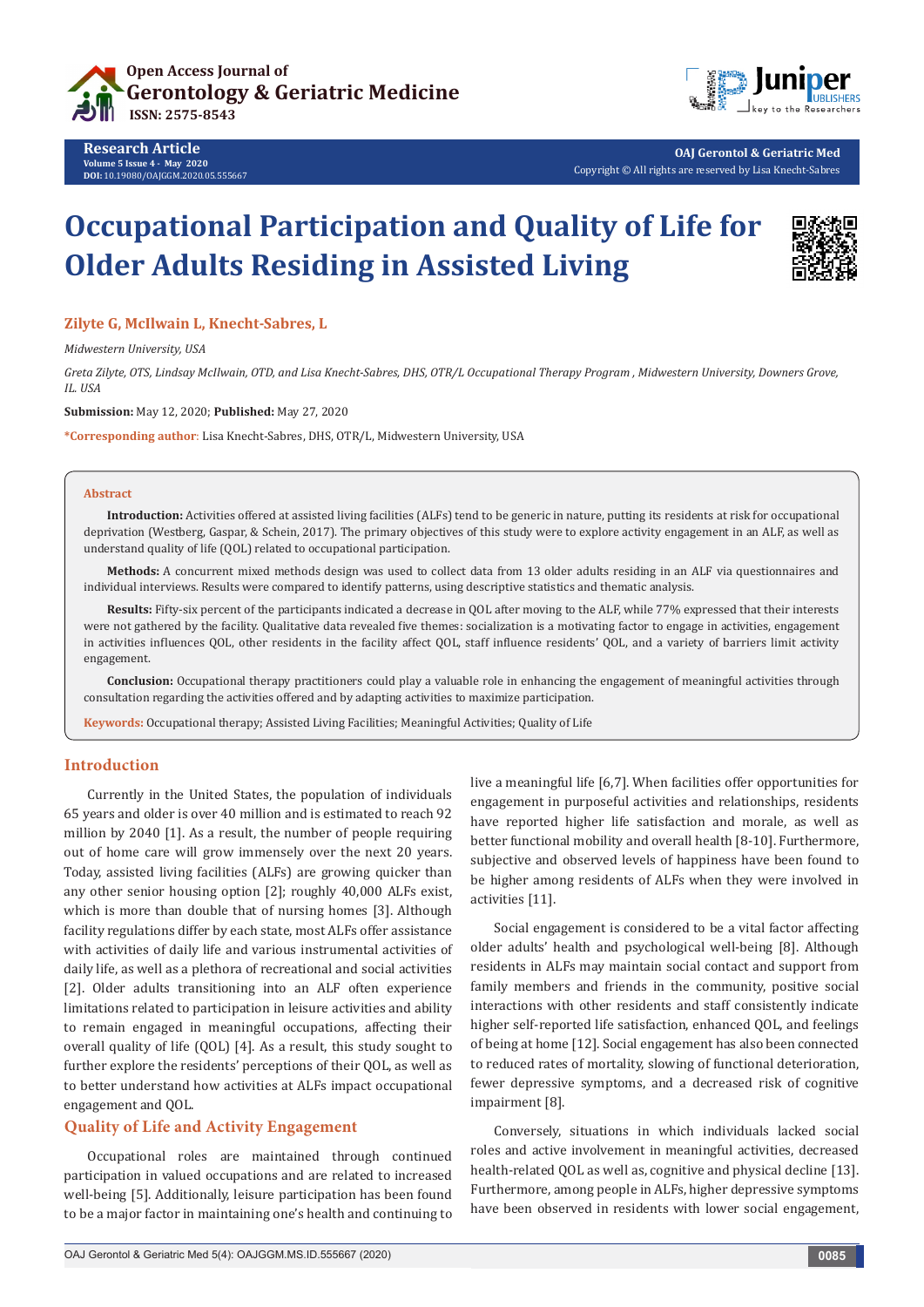suggesting that disengagement is a contributing risk factor for mental health concerns in the population [14].

## **Supports for Activity Engagement**

Throughout the literature, several supports for activity engagement in ALFs were identified. These included: staff support and activity adaptations, responsiveness to residents' wants and needs, and residents' continuation of roles. Researchers have discovered that staff who take the time to learn about residents are better able to support the efforts of these older adults, leading to meaningful social interactions and decreased feelings of isolation [15], as well as increased weekly activity attendance [16,17]. Researchers found that when residents' input was considered by the facility, activities had higher participation rates [18,19]. ALFs with more channels to promote activity, including verbal reminders from staff, also had more active residents [20,21]. The most successful activities were well planned, clearly communicated, and encouraged participation [18]. Additionally, including individual adaptations ensured residents' continued engagement in meaningful occupations [22].

Lastly, performing valued roles allowed residents to preserve former identities, gain enhanced feelings of independence [22], and maximize enjoyment [18]. Unfortunately, many residents in ALFs are not participating in activities that maintain treasured roles [2].

#### **Barriers to Occupational Participation**

Several barriers for activity engagement in ALFs were also identified. These included: cognitive impairment, accessibility, inadequate assistance, and offered activities. As the literature supports, decreased participation in activities may be related to intentional avoidance of other residents. Pirhonen and Pietila [19] emphasized that some residents of ALFs viewed their peers with cognitive impairments as bothersome to interact with, resulting in residents choosing to stay within the confines of their rooms. Similarly, Park et al. [17] noted that those who perceived certain residential peers as having lower cognitive functioning led to avoidance and a decreased desire to create friendships with them.

Another barrier to occupational participation is overall accessibility, related to various personal and contextual factors. When residents move to an ALFs, means of transportation often dwindle, while distance from family and friends grows, resulting in reduced involvement in community activities [23]. and a feeling of separation from previous social partners [24]. Health decline was noted as a factor which inhibited visitors from interacting with older adults residing in ALFs [24], with physical impairments specifically preventing participation in certain treasured occupations within the facility [19]. The physical layout of the ALF presents as an additional factor for decreased participation in activities. For instance, Ball et al. [22] noted that ALFs lacking handrails in the hallways, wheelchair accessibility, and various issues related to the outdoor areas, prevented older adults from accessing activities and events offered at the facility. Unfortunately,

even though the staff to resident ratio within facilities often met legal expectations, the time constraints placed upon staff did not allow them to offer residents the physical assistance needed to enable participation in numerous activities. Ball et al. [19,22] echoed these results, finding that inadequate staffing resources created barriers to residents' independence and participation in activities; specifically noting that residents may not initiate asking for help when needed, because they are empathetic to the staffs' busy workload.

Lastly, activity programming within AFLs presents as another prevalent barrier to meaningful activity participation for older adults. Programming is primarily based on generic assumed preferences [13], typically including things like exercise programs, religious services, puzzles, games, arts and crafts, and entertainment [25]. Many programs did not take residents' individual differences and interests into account [10,17] and, in turn, residents did not consider the offered activities interesting or stimulating [26]. Although older adults expressed that they participated in activities at the facility, numerous of these activities were not considered meaningful or what they truly desired [17]. Similarly, Cummings [27] found that residents participated in four social activities on average per week; however, Westberg, Gaspar, and Schein (2017) discovered that participants were only engaged about half of the time during planned activities. It should be noted that residents reported recommending ideas for meaningful activities to staff members, but their suggestions were not implemented [17]. Egan et al. [31] echoed these concerns, asserting that having no mechanism to follow through with resident ideas was a barrier to activity engagement.

#### **Purpose of the Study**

Occupational deprivation is defined as the prevention of engagement in meaningful activities [13]. Occupational deprivation is considered a form of occupational injustice that can occur when residents of ALFs experience any of the above outlined social, environmental, or institutional barriers. Residents who are not offered the opportunity to engage in valued leisure occupations are being deprived of the associated physical and psychosocial benefits of meaningful engagement in activities, leading to negative cognitive, social, emotional, and physical outcomes [13]. By exploring the connections between residents in ALFs, activity participation, and QOL, occupational therapists will better be able to serve this vulnerable population. As Jenkins et al. [9] supports, improving the health and QOL of aging populations involves activity participation that is geared to an individual's preferences.

Thus, the purpose of this study was to contribute to the literature by developing an understanding of specific factors that impact older adults' ability to participate in meaningful occupations within the ALF setting. Although previous studies address activity engagement within ALFs, the researchers of this study desired to gain a deeper understanding through the opinions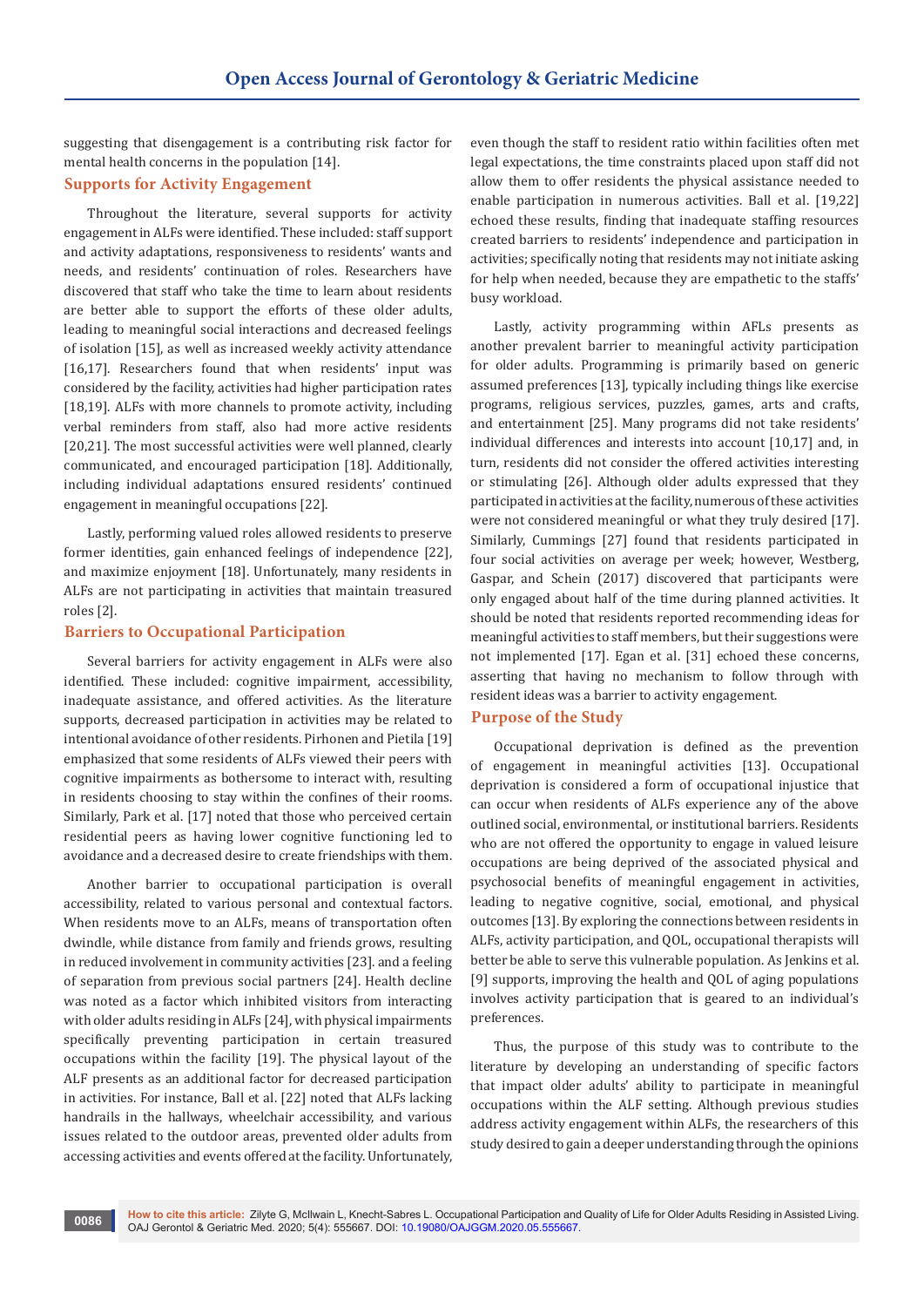of residents and their lived experiences related to participation in meaningful activities. This study aimed to address the following research questions:

a. Do ALFs take the interests of their residents into account when planning activities?

b. What are the supports that allow older adults to maintain involvement in leisure activities?

c. What are the barriers that prevent older adults from maintaining involvement in leisure activities?

d. Does subjective perception of quality of life change after moving into an ALF?

e. Do residents perceive their lives as enjoyable and worthwhile?

#### **Methods**

#### **Research design**

This study utilized a convergent mixed methods approach, which allowed the researchers to bring together the strengths of both quantitative and qualitative methodology [28]. A mixed methods design was chosen for this study because it enabled the researchers to more comprehensively understand the researchers' questions and because it is known to enhance credibility [28]. More specifically, a convergent mixed methods approach was used to determine if a change in activity engagement occurred after a move into an ALF and to explore the supports and barriers for occupational participation in ALFs.

#### **Participants**

Before participants were recruited, researchers obtained approval from the institutional review board at Midwestern University. Participants were recruited using convenience sampling and consisted of 13 residents living in three different assisted living units of an ALF in the Midwest of the United States of America. All participants were females. Three participants (23%) lived in the 100 unit, seven participants (54%) lived in the 200 unit, and three participants (23%) lived in the 300 unit. The median age of the participants was 85, with a range of 80 to 98 years old. The median time that the residents had resided in their respective unit was between three and four years, with a range of three months to over five years.

Inclusion criteria for this study required participants to be 65 years of age or older and have resided in the ALF for at least 3 months. Additional requirements included that participants speak English, be able to provide written consent, and be identified by the life enrichment aide as cognitively able to participate in this research project. With the assistance of the ALF staff, recruitment flyers distributed to residents who met the inclusion criteria. All participants were provided with an opportunity to ask questions and to review the consent forms. The consent process also informed individuals of their right to withdraw from the study for

any reason, at any time, without consequences. **Data Collection** 

Several researcher-developed questionnaires were utilized to gather quantitative data regarding the participants' interests, involvement in activities, and self-perceived QOL. The first questionnaire required participants to identify which activities they would be interested in participating in (Appendix A). A list of activities currently offered within their facility was also used to gather information regarding which activities they currently partake in and how often they participate in those activities (Appendix B). If participants indicated that they engaged in an offered activity, they were then asked whether they did so on a daily, weekly, monthly, or occasional basis. Another researcherdeveloped questionnaire consisting of four questions on a Likert scale  $(1 =$  strongly agree;  $2 =$  agree;  $3 =$  neither agree or disagree; 4 = disagree; 5 = strongly disagree) was used to gather additional quantitative information regarding the participants' QOL (Appendix C); this also included a self-perceived rating of QOL today and one year before moving into the ALF on a scale from 0-100.

Qualitative data was gathered from semi-structured interviews in order to better understand participants' engagement in meaningful activities, the supports and barriers to participation, their social lives within the facility, and suggestions for improving current activity offerings (Appendix D). Semistructured interviews were audiotaped and transcribed verbatim. Throughout the process of data collection, researchers performed member checks in order to verify and validate the participants' responses to help improve the accuracy, credibility, and validity of the qualitative data.

#### **Data Analysis**

Quantitative data was entered into an excel spreadsheet and analyzed with descriptive statistics. Using thematic analysis, all interviews were coded line-by-line, in order to determine patterns that emerged within individual interviews. Researchers completed an open coding process, once separately and numerous times together, to ensure consensus. Using a process of constant comparison, codes were first determined by common categories and then condensed into more meaningful themes. Rigor was enhanced by utilizing constant comparison with multiple coders and expert examination, as well as triangulation [29].

#### **Results**

#### **Quantitative data**

**Interest checklist** Out of 31 items on the interest checklist, participants chose between 11 and 26 activities that they were currently interested in, with a median of 20 interests. Pets, music, exercise, and games/puzzles were reported most frequently as interests, with 13 people (100%) stating their interest in pets and/ or music, and 12 people (92%) stating their interest in exercise and/or games/puzzles. Collecting items, automotive, writing,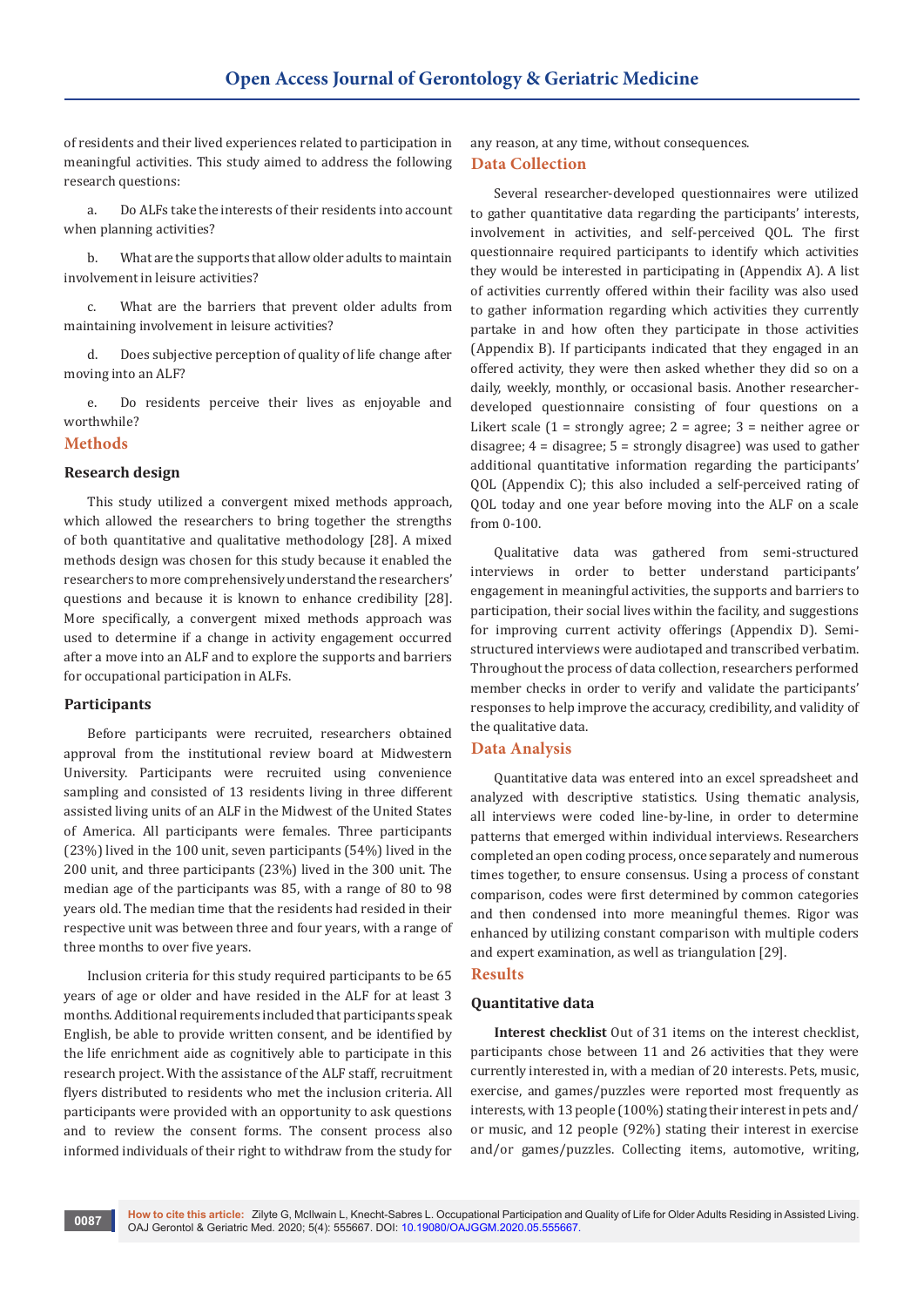genealogy, and instruments were reported least frequently as interests, with 3 people (23%) stating their interest in collecting and/or automotive, and 4 people (31%) stating their respective interests in writing, genealogy, and/or instruments.

**Activities offered within the facility** The 100 unit offered 17 activities for its residents; the participants on this unit (n=3) indicated that they engaged in 11 of the activities. Bingo and mass were the most commonly attended activities (100%). None of the participants on this unit reported participation in the following activities: coffee social, prayer group, bible study, Saturday prayer, exercising your spiritual self, and the shopping outing.

The 200 unit offered 34 activities for its residents; the participants on this unit (n=7) indicated that they attended 33 of the offered activities. Mass (86%), holiday and/or birthday celebrations (71%), and exercise with a staff member (71%) were reported as the most commonly participated in activities. Exercising your spiritual self was the single activity in which none of the residents on this unit participated in. The 300 unit offered 31 activities for its residents, the participants on this unit (n=3) indicated that they participated in 19 of the offered activities. Mass, bingo, gathering with friends, and fun in the sun were reported as the activities with the most engagement (100%). More than 10 activities had 0% participation in this unit.

It is noteworthy that several residents mentioned that they were unaware of certain activities being offered within the facility, while some also stated that they were unsure of how often they attended specific activities. Furthermore, a majority of participants (77%) indicated that their personal interests were either not gathered by the facility or that they did not recall this ever-taking place.

**Quality of life** When asked to rate their QOL, on a scale from 1-100, one year prior to moving into the ALF and on the date of the interview, 4 participants (31%) felt that their QOL had increased after moving to the ALF, 2 people (16%) felt that their QOL was the same, and 5 people (30%) felt that their QOL had decreased after a move to the ALF (Figure 1). One person (8%) was unsure of how to answer the question and another (8%) felt as though he/ she could not accurately answer this question. (Table 1) describes the residents' perceived QOL on the QOL Questionnaire

#### **Qualitative data**

 Analysis of the qualitative data revealed five themes related to how residents of an ALF experience their lives: (1) engagement in activities influences quality of life; (2) other residents affect life in the facility; (3) staff affect overall life in the facility life in the facility; (4) socialization is a benefit of engagement in activities; and (5) a variety of barriers limit engagement in activities.

**Engagement in activities influences quality of life**: The participants in this study indicated that participation in activities within the ALF positively affects their QOL. For instance, one resident expressed her opinion of when she felt the happiest at the facility:

I went to the ... (activity) and I was really happy and I felt bad that I didn't go the other times… So, I'm gonna go more now for sure, because I know it's… really makes me happier to go and be with people and if I'm… feeling down it's because I'm mostly not doing that.

Other residents also mentioned that attending activities had an effect on their emotions. Residents frequently reported that activities made them "feel good" or "feel better". Similarly, another resident claimed that the positive effects of engagement in activities are a motivating factor for attending the offered activities and claimed that she attends them "because it's best for (her)".

**Other residents affect overall life in the facility**: Participants often commented on how fellow residents in the ALF can impact their overall QOL. For instance, numerous residents within the facility reported that some residents had cognitive impairments and that these deficits impacted socialization opportunities and quality of time spent with peers, as well as led to frustrating interactions. For example, one resident stated, "not all the (residents) can think, you know? They can't remember. So, that's the problem. Like, you come to the table, you sit, and nobody talks". This was a common thread when residents spoke of relationships with others within the ALF. Another participant similarly stated, "I mean there aren't many that are talkative. I look for ones that are able to answer me back". Although these challenges exist for individuals within the facility, residents also shared worthwhile encounters and relationships with one another that positively impacted their lives. For instance, one participant stated, "the people we live with are lovely people. I enjoy them and seeing them" and another individual confirmed, "everybody is so friendly".

**Staff affect overall life in the facility**: Another theme that emerged from the qualitative data related to the concept that staff at the ALF can have a significant impact on one's QOL within the facility. Some participants spoke highly of the staff and acknowledged how they encouraged engagement in activities. One participant stated, "I mean that girl that does them... she's excellent. She's one if you're sittin' in your room, I get up and go with her".

However, various participants also expressed their concern and sadness associated with the behavior of some of the staff members, making statements such as, "it makes me unhappy when I see some of the people, the way they treat ... older people". When speaking of disappointment in how employees are trained at the facility, one participant said, "they should be trained; at least one session in serving… how to serve, you know? ... They take care of people, but they don't know… and some people are not cut out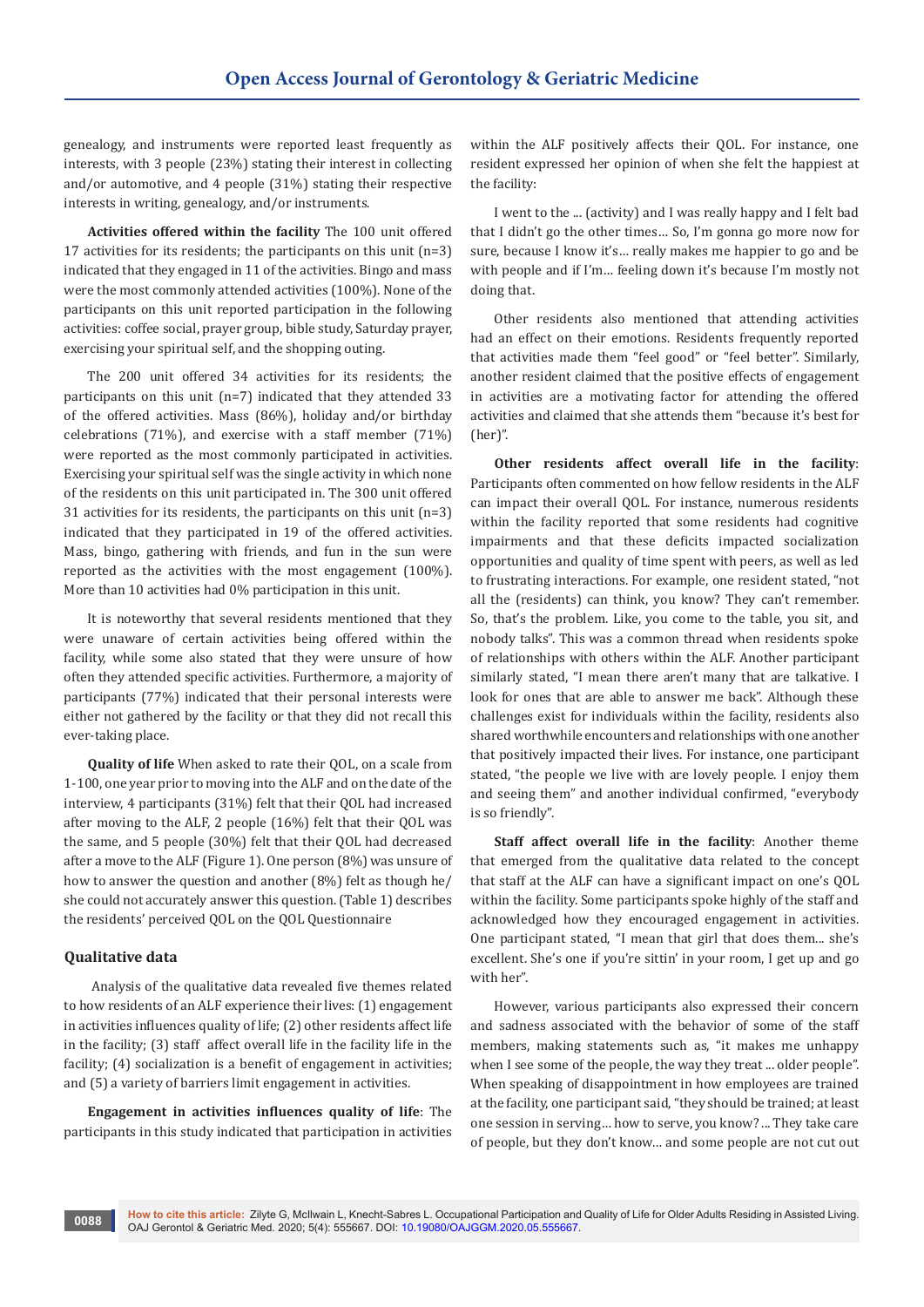for this kind of work". Likewise, a participant conveyed concerns with staff supervision and the ways staff perform services:

People in responsible positions should be checked on occasionally, because it seems like … nobody follows up to see that they are doing what they're supposed to. And for example, sometimes all that the people are doing is filling in time and calling all their friends ... instead of doing their jobs. So, it's very frustrating that you can't get some results and ... service, because they're doing their own thing.

**Socialization is a benefit of engaging in activities**: Another theme that emerged from the qualitative data had to do with socialization being a benefit of engaging in the activities offered at the ALF. For instance, one participant said "They keep me involved with people and [I] socialize". Another participant spoke passionately about why she enjoys her current activities; she stated, "it brings 2 or 3 of us together, that's the companionship. That's all beautiful. And second is the comradery that exists between us… Maybe we're all old… so you know that you can relate to them".

**Variety of barriers limit engagement in activities**: The majority of residents verbalized several barriers that limited their ability and/or willingness to participate in meaningful leisure activities. Among the most frequently mentioned barriers for participation in meaningful activities were: physical limitations, other responsibilities, and the inability to drive.

Physical limitations. The majority of participants (77%), stated that their physical condition served as a barrier to attending meaningful activities. Participants claimed that engagement in certain meaningful activities was "too much", or that they were "not feeling up to it" that day. To expand, one resident stated, "I know what keeps me from being involved is my ill health... And my body, because it's an old body and can't go into meaningful activities. I could do some, but very limited". Another resident also verbalized the impact that her physical condition has had on her psychosocially through the use of a metaphor, "sometimes I feel like I'm in jail, I never thought I would be so confined (by my body)". Issues with accessibility of vehicles, family homes, and the activities themselves due to physical limitations were also a cause for decreased or lacking attendance for study participants.

**Other responsibilities**: About a third of the participants claimed that other activities, events, or visitors often got in the way of their attendance in both personal activities and those hosted by the ALF. For instance, one participant spoke about feeling unable to leave her room, "I would love to be downstairs with (activity aide), but you know I'm sort of in a bind, because, I'm sort of waiting for the therapist, or this, or that... and sometimes my daughter will come up…". Other residents of this facility echoed these concerns, stating that they would attend activities, "if (they) have time", "as long as it's not conflicting with other (activities)", and "if (they) don't have to go see a doctor".

#### **Discussion**

The purpose of this study was to contribute to the literature by developing an understanding of specific factors that impact participation in meaningful occupations at ALFs. This study provides additional insight into the occupational lives of individuals within ALFs, supporting previous findings that indicate engagement in meaningful activities is related to overall QOL (Jenkins et al., 2002), and that individual and personal interests are not being taken into account when planning activities for residents of ALFs (Milte et. al., 2016). Further findings from this study also align with previous research related to barriers that affect activity engagement in those residing in ALFs, including health decline (Bennett et al., 2015), physical impairment, and the cognitive state of peer residents (Pirhonen & Pietila, 2016). Additionally, in some instances, staff members were found to positively impact residents' QOL, which is substantiated by their vital role in supporting weekly activity attendance (Winstead et al., 2013; Park et al., 2009) and providing opportunities for valued social interactions (Polenick and Flora, 2011). On the other hand, at times, staff members were found to not display appropriate, professional behaviors or service performance, which supports research conclusions that staff also do not always offer adequate assistance for residents in ALFs (Pirhonen & Pietila, 2016; Ball et al., 2004). These unfavourable staff factors can limit activity engagement in ALFs (Ball et al., 2004) and negatively impact residents' QOL.

Occupational justice, or the belief that individuals have a right to engage in diverse and meaningful occupations to meet one's individual needs and to sustain QOL (Durocher, Gibson, & Rappolt, 2014), is commonly recognized and endorsed by occupational therapists. Occupational therapy practitioners are charged with addressing the needs of those who are experiencing occupational injustice and occupational deprivation. Occupational therapy practitioners could play a valuable role in enhancing older adults' ability to engage in meaningful activities for those residing in an ALF, as meaningful and personalized activities are positively associated with QOL (Causey-Upton, 2015). Because occupational therapy practitioners are skilled at analyzing components of the person, occupation, and environment, an occupational therapist would be able to enhance occupational performance for residents in ALFs by modifying and adapting activities to provide "the just right" challenge. In other words, occupational therapy practitioners could use their expertise to modify activities so that residents can engage in meaningful activities, despite physical limitations. Furthermore, the literature and the results of this study imply that occupational therapy practitioners could consult with ALFs and provide education to staff members. These services would ensure that activities offered at the ALFs reflected the individual needs and preferences of its residents, thereby facilitating the engagement in meaningful occupations, helping to ease the transition into ALFs as well as promoting increased QOL.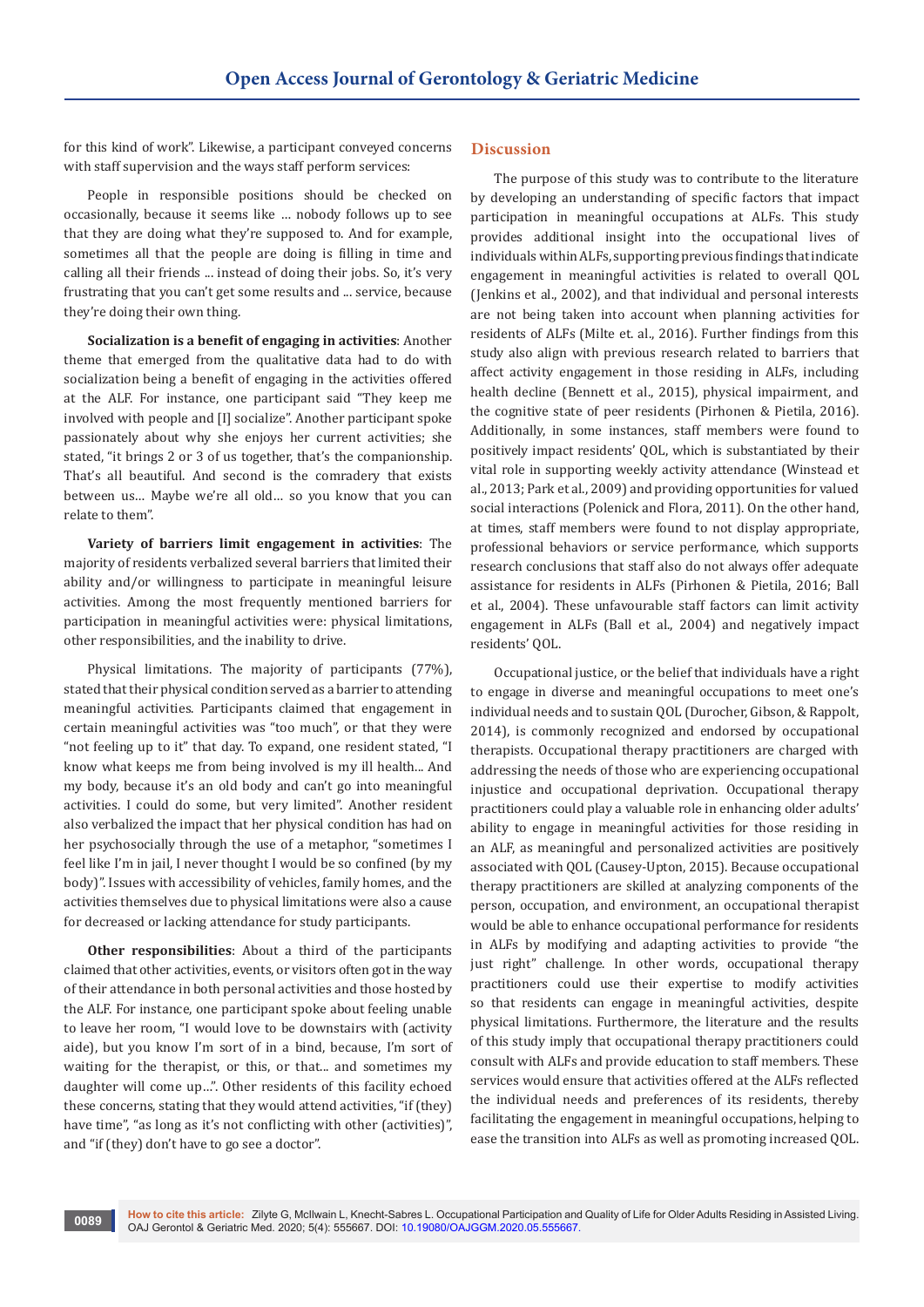#### **Implications for future research**

Although saturation of data was achieved, this study consisted of a small homogeneous sample of 13 participants who were all female and lived within the same ALF in the Midwest of the Unitred States. Therefore, the findings of this study may not be generalizable. However, the researchers are hopeful that the utilization of a mixed methods design increased the rigor and trustworthiness of the results. Recommendations for future studies include utilizing a larger sample size with increased diversity, as well as broadening the number and location of ALFs used for data collection.

A limited amount of recent research exists that examines the engagement in meaningful activities for individuals residing in ALFs. Further research is recommended to explore older adults' QOL and their perception related to remaining engaged in valued occupations after transitioning into an ALF. It is suggested that future studies are intervention based and assess the perceived QOL before and after individualized, meaningful activities are

implemented in the ALF. Similarly, future researchers are advised to assess the self-perceived QOL of residents in ALFs before and after occupational therapy consultation, in order to provide further evidence of the vital role that occupational therapy can play in enhancing meaningful, happy, and satisfying lives for older adults.

## **Conclusion**

It is important to keep in mind that when an older adult transitions into an ALF, it can markedly change the individual's daily routines and require major life adjustments, significantly impacting one's self-efficacy and ability to engage in meaningful occupations. Likewise, health care providers and ALF staff must be aware of the vast physical changes that older adults moving into an ALF may be experiencing, which can also impact their ability to engage in meaningful occupations. Occupational therapy practitioners can provide consultation and direct services for older adults, in order to ease the transition into an ALF, enabling older adults to live life to the fullest.

#### **Table 1**: Perceived Quality of life Questionnaire Results.

|                                      | <b>Perceived Quality of life Questionnaire Results</b> |       |                |                 |                          |                |
|--------------------------------------|--------------------------------------------------------|-------|----------------|-----------------|--------------------------|----------------|
| $N=13$                               | Response                                               |       |                |                 |                          |                |
| <b>Statement</b>                     | <b>Strongly agree</b>                                  | Agree | <b>Neither</b> | <b>Disagree</b> | <b>Strongly disagree</b> | Did not answer |
| "Overall, I'm satisfied with my life | 6                                                      | 6     | $\Omega$       |                 | 0                        |                |
| "I feel happy most of the time"      | э                                                      | 8     |                | 0               | $\Omega$                 |                |
| I have many reasons to live"         | 8                                                      | 4     |                |                 | C                        |                |
| I have things to look forward to"    | 4                                                      | h     |                | C               |                          |                |

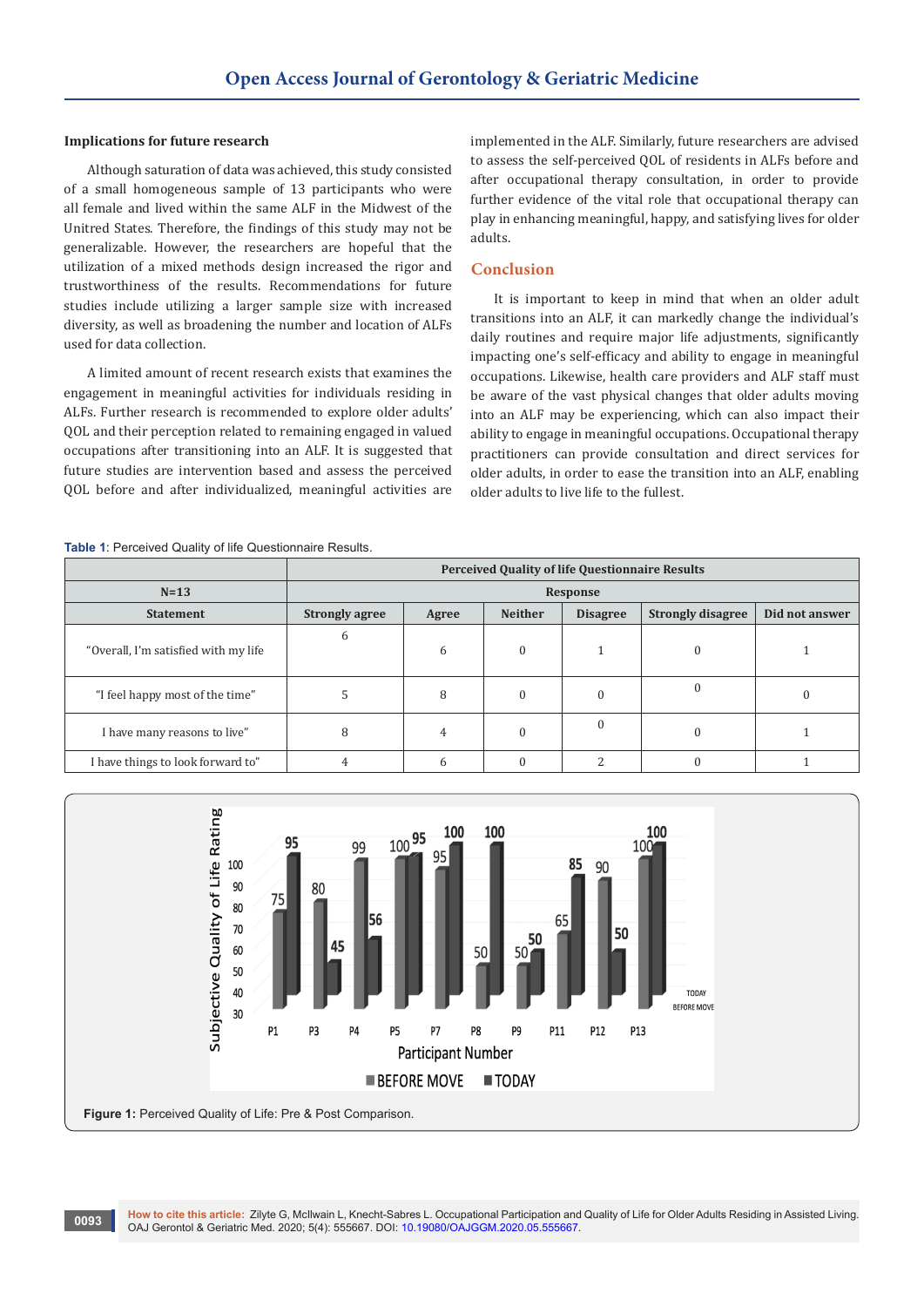| Games                                                                                             | Cards<br>Music                                                                                 |                                                                                                                                                             | Reading                                                                                                                                                                                    |
|---------------------------------------------------------------------------------------------------|------------------------------------------------------------------------------------------------|-------------------------------------------------------------------------------------------------------------------------------------------------------------|--------------------------------------------------------------------------------------------------------------------------------------------------------------------------------------------|
| Bingo<br>Checkers<br>Chess<br>Backgammon<br>Dominoes<br>Monopoly<br>Scrabble<br>Yahtzee<br>Other: | Bridge<br>Canasta<br>Gin<br>Uno<br>Pinochle<br>Poker<br>Euchre<br>Rummy<br>Solitaire<br>Other: | Classical<br>Country<br>Gospel<br>Jazz<br>Big band<br>30's & 40's<br>50's & 60's<br>Rhythm<br>Rock & roll<br>Heavy metal<br>Rap<br>Easy listening<br>Other: | Autobiographies<br>Fiction<br>Historical<br>Nonfiction<br>Fiction<br>Religious<br>Science fiction<br>Westerns<br>Mystery<br>Newspaper<br>Poetry<br>Romance<br>Magazines<br>Bible<br>Other: |
| Pets                                                                                              | Exercise                                                                                       | Gardening                                                                                                                                                   | <b>Puzzles</b>                                                                                                                                                                             |
| Dog<br>$\operatorname{Cat}$<br>${\rm Fish}$<br>$\operatorname{Birds}$<br>Other:                   | $\Large{\bf \large{A}erobic}$<br>Stretching<br>Walking<br>Jogging<br>Swimming<br>Other:        | Flowers<br>Vegetables<br>Shrubs<br>House plants<br>Cactus<br>Other:                                                                                         | Crossword<br>Jigsaw<br>Word search<br>Word scramble<br>Sudoku<br>Other:                                                                                                                    |
| Crafts                                                                                            | Outing                                                                                         | <b>Sports</b>                                                                                                                                               | <b>Television</b>                                                                                                                                                                          |

# **Appendix A Interest checklist**

1994 How to cite this article: Zilyte G, McIlwain L, Knecht-Sabres L. Occupational Participation and Quality of Life for Older Adults Residing in Assisted Living.<br>OAJ Gerontol & Geriatric Med. 2020; 5(4): 555667. DOI: 10.1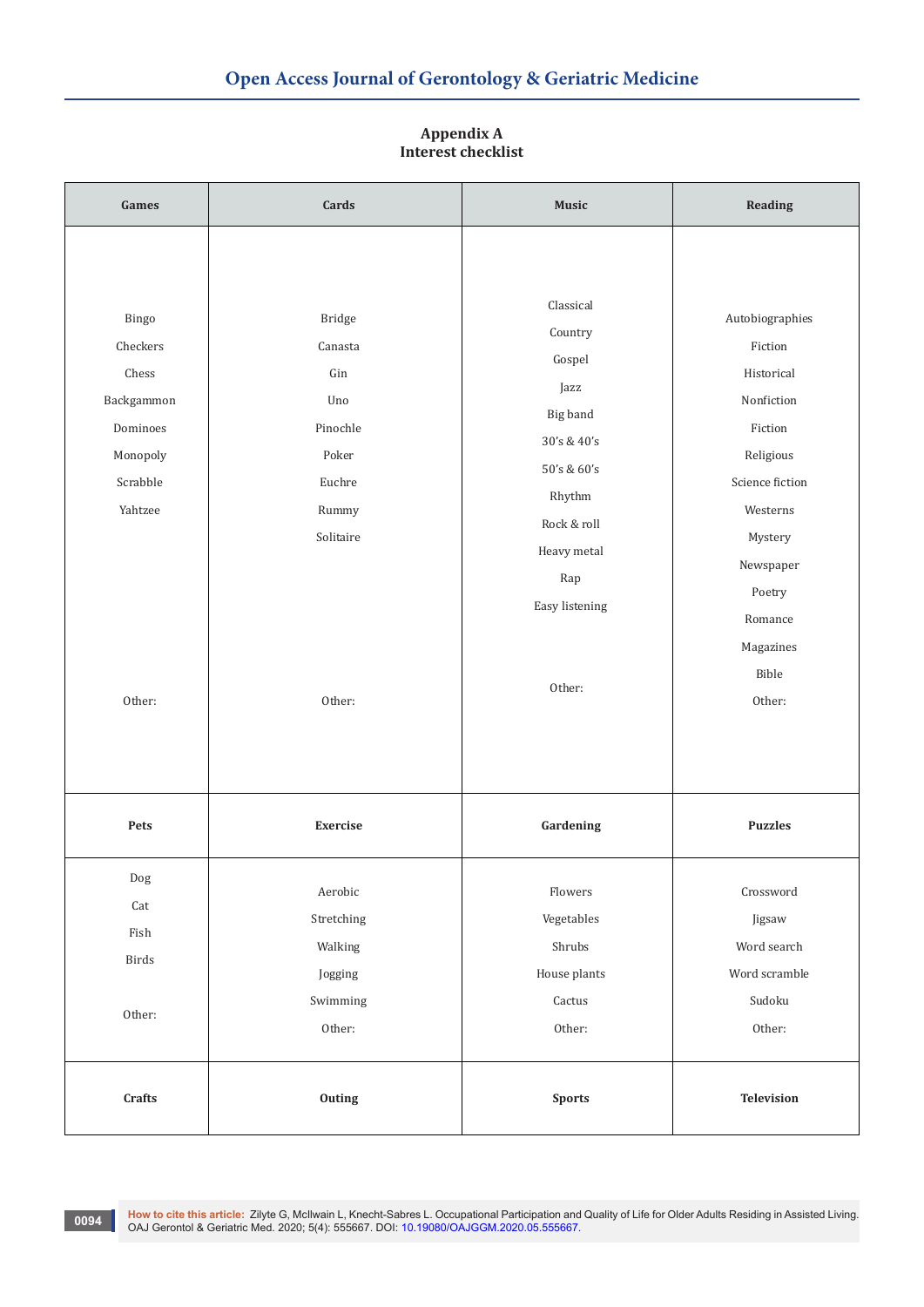| Ceramics<br>Crocheting<br>Doll making<br>Glass blowing<br>Hooking rugs<br>Knitting<br>Leather working<br>Needlepoint<br>Plastic craft<br>Scrap booking<br>Stained glass<br>Woodworking<br>Embroidery<br>Quilting<br>Oil painting<br>Sculpture<br>Watercolors<br>Drawing<br>Chalks<br>Poly clay | <b>Ball</b> games<br>Fishing<br>Museums<br>Parks<br>Zoos<br>Shopping<br>Van rides<br>Lunches | Baseball<br>Basketball<br>Football<br>Bowling<br>Fishing<br>Hunting<br>Hockey<br>Horseshoes<br>Ring toss<br>Volleyball | News<br>Sports<br>Soaps<br>Games<br>Movies<br>Cartoons<br>Comedy<br>Adventure<br>Drama<br>Old TV<br>Wrestling<br>Reality TV<br>$_{\mathrm{H} \mathrm{G} \mathrm{T} \mathrm{V}}$<br>Food Channel |
|------------------------------------------------------------------------------------------------------------------------------------------------------------------------------------------------------------------------------------------------------------------------------------------------|----------------------------------------------------------------------------------------------|------------------------------------------------------------------------------------------------------------------------|-------------------------------------------------------------------------------------------------------------------------------------------------------------------------------------------------|
| Mending (sewing)<br>Clothing (sewing)<br>Other:                                                                                                                                                                                                                                                | Other:                                                                                       | Other:                                                                                                                 | Other:                                                                                                                                                                                          |
| Fun                                                                                                                                                                                                                                                                                            | Household                                                                                    | $\begin{array}{c} \textbf{Computer} \end{array}$                                                                       | Writing                                                                                                                                                                                         |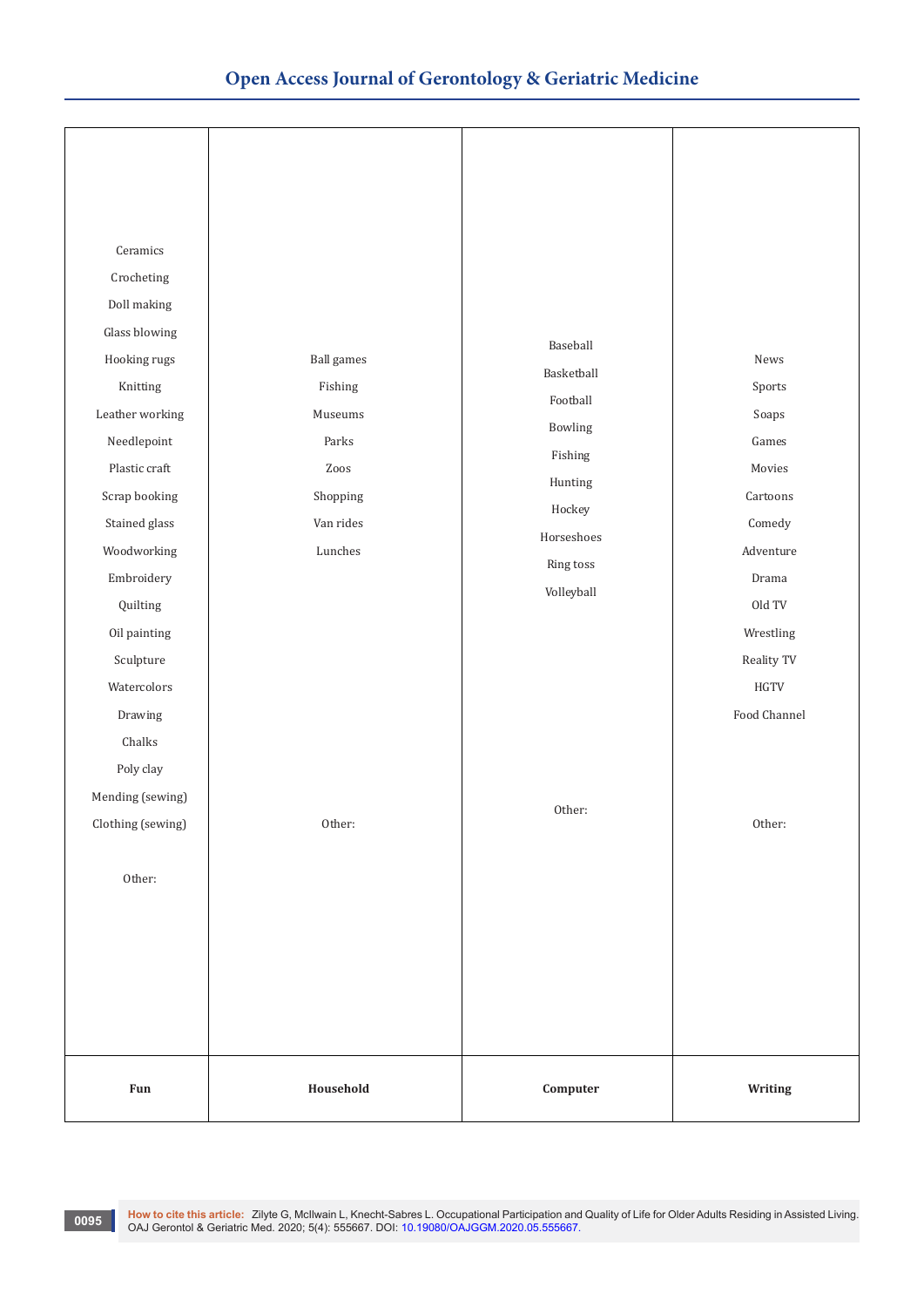| Parties<br>Picnics<br>Plays<br>Music programs                                      | Cleaning<br>Laundry<br>Dish washing<br>Cooking<br>Baking | Games<br>Internet                                                           | Poetry<br>Letters<br>Haiku<br>Short stories |
|------------------------------------------------------------------------------------|----------------------------------------------------------|-----------------------------------------------------------------------------|---------------------------------------------|
| Other:                                                                             | Decorating<br>Other:                                     | Other:                                                                      | Other:                                      |
| <b>Movies</b>                                                                      | <b>Instruments</b>                                       | Other                                                                       | <b>Notes</b>                                |
| Comedy<br>Drama<br>Musical<br>Westerns<br>War<br>Sci-fi<br>Disney<br>40's & $50's$ | Piano<br>Organ                                           | Travel<br>Genealogy<br>Dancing<br>Collecting:<br>Automotive<br>Construction |                                             |
| John Wayne<br>Other:                                                               | Other:                                                   | Other:                                                                      |                                             |

## Appendix B Activity Participation survey

| <b>ALU 100</b> |                                  |
|----------------|----------------------------------|
| Daily          | Crafts with Life Enrichment Aide |
| Mass           |                                  |
| Weekly         | Weekly                           |
| Coffee social  | Dice games                       |
| Bible study    | Reminisce with friends           |
| Board games    | Chair exercises                  |
| Confessions    | Bingo                            |

1996 How to cite this article: Zilyte G, McIlwain L, Knecht-Sabres L. Occupational Participation and Quality of Life for Older Adults Residing in Assisted Living.<br>OAJ Gerontol & Geriatric Med. 2020; 5(4): 555667. DOI: 10.1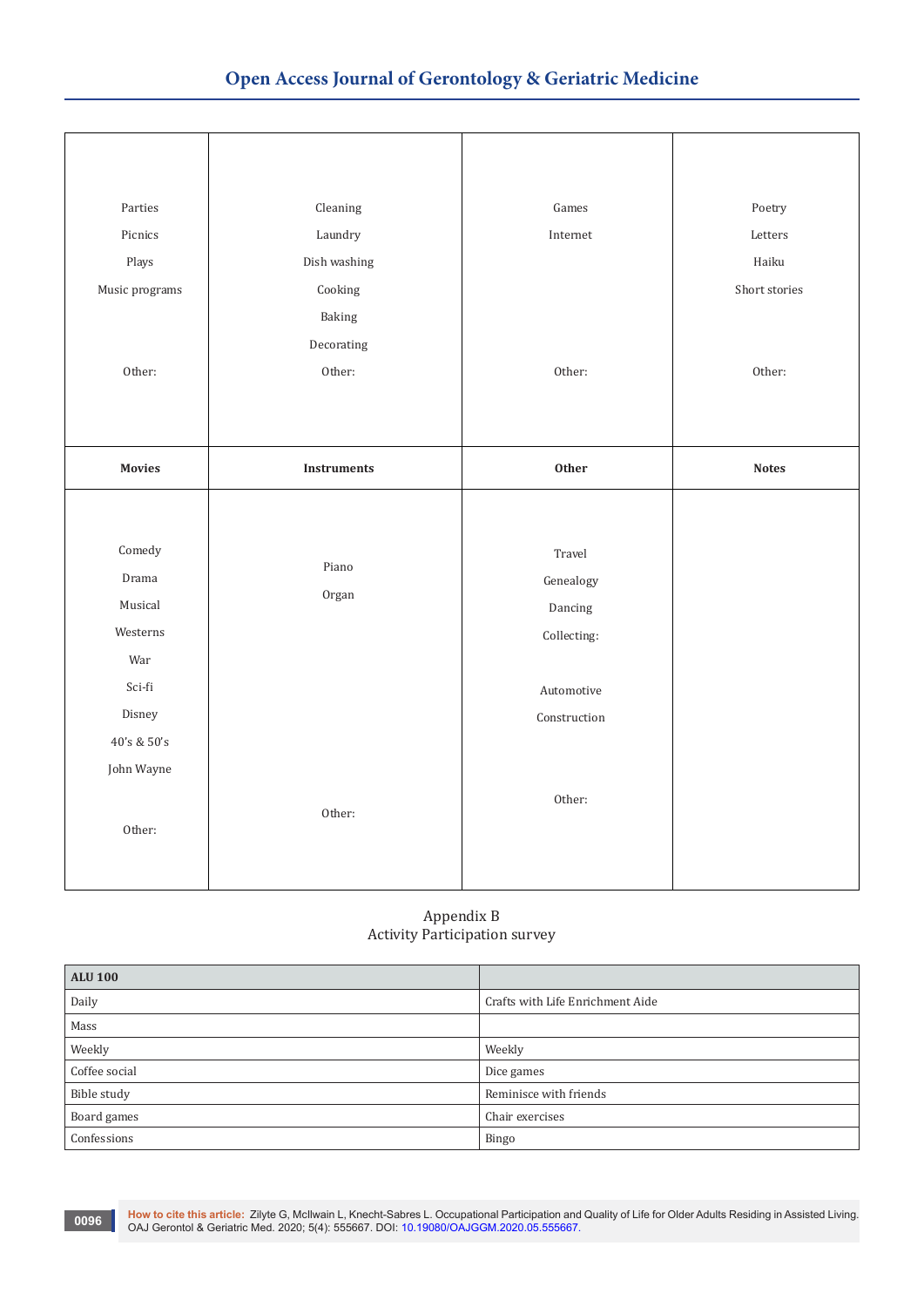| Confessions                      | Uno                                                                            |
|----------------------------------|--------------------------------------------------------------------------------|
|                                  |                                                                                |
| Saturday prayer                  | Bible study                                                                    |
|                                  | Afternoon movie                                                                |
| Twice a Week                     | Gospel explorations with Pastor                                                |
| Prayer group                     | <b>Baking</b> class                                                            |
| Card games                       | Games with care aids                                                           |
| Dice games                       | TV (including: Shirley Temple, the Brady Bunch, the 3 stooges, I love<br>Lucy) |
|                                  | Saturday prayer                                                                |
| Week Days                        | Every Other Week                                                               |
| Rosary                           | Exercising your spiritual self                                                 |
|                                  | Snake eyes                                                                     |
| Every Other Week                 | Shopping outing                                                                |
| Exercising your spiritual self   | Lunch outing (picnic, plush horse)                                             |
| Shopping outing                  | Gathering with friends                                                         |
| Rummy                            | Happy hour                                                                     |
| Bingo                            | <b>Bowling</b> dice                                                            |
|                                  | Dominoes                                                                       |
| Monthly                          |                                                                                |
| Resident council                 | Monthly                                                                        |
| Adoration                        | Jeopardy                                                                       |
| Benediction                      | Bunco                                                                          |
|                                  | Wellness chat with Director of AL                                              |
| Other:                           | <b>Bowling outing</b>                                                          |
|                                  | Holiday celebration                                                            |
| <b>ALU 200</b>                   | Horse racing game                                                              |
| <b>DAILY</b>                     | Benediction                                                                    |
| Mass                             | Birthday celebration                                                           |
|                                  | Smoothie                                                                       |
| Week Days                        | Drumming circle                                                                |
| Rosary                           |                                                                                |
|                                  | Other:                                                                         |
| Twice a Week                     | <b>ALU 300</b>                                                                 |
| Exercise with staff member       |                                                                                |
| Daily                            | Other                                                                          |
| Mass                             |                                                                                |
| Gathering with friends           |                                                                                |
| Week Days                        |                                                                                |
| Rosary                           |                                                                                |
| Twice a Week                     |                                                                                |
| Exercise with care aids          |                                                                                |
| Socialize with care aids         |                                                                                |
|                                  |                                                                                |
| Daily devotions<br>Coffee social |                                                                                |
|                                  |                                                                                |
| Bingo                            |                                                                                |
| Weekly                           |                                                                                |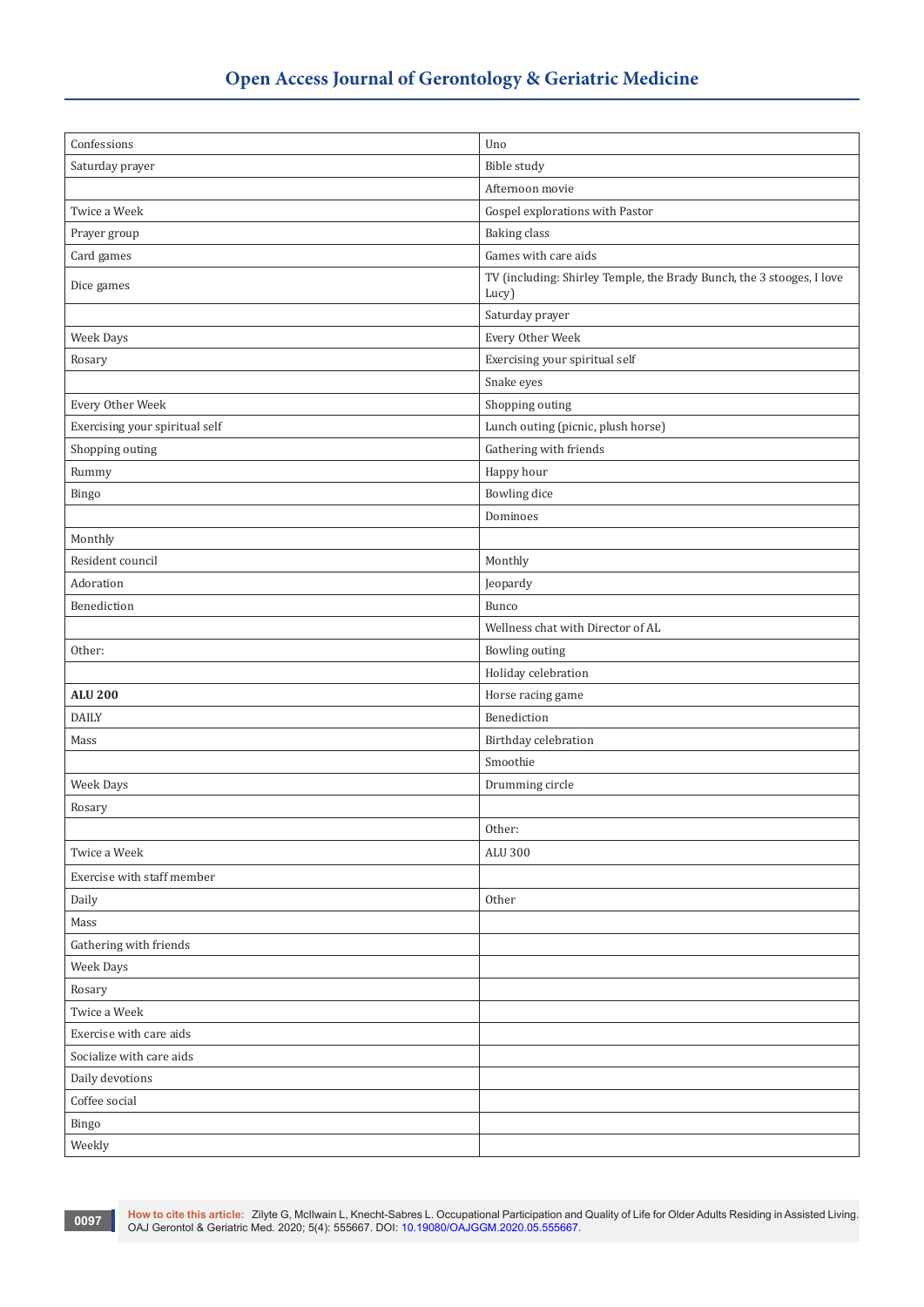| <b>Balance</b> class        |  |
|-----------------------------|--|
| One on one                  |  |
| Fun in the sun              |  |
| Treat (watermelon)          |  |
| Crafts                      |  |
| Fv bank/gift shop           |  |
| Cooking class               |  |
| Coffee social               |  |
| Movie                       |  |
| Every Other Week            |  |
| Pastoral gathering w/ marge |  |
| Manicures                   |  |
| Shopping outing             |  |
| Outing (library, picnic)    |  |
| Trivia                      |  |
| Table games                 |  |
| Monthly                     |  |
| Holiday celebration         |  |
| Afternoon social            |  |
| Accordion performer         |  |
| Chef demo                   |  |
| Resident council            |  |
| Activity planning           |  |
| Ladies club                 |  |
| Bowling outing              |  |

# **Appendix C Quality of life Questionnaire**

- 1. Overall, I am satisfied with my life
- a. Strongly agree
- b. Agree
- c. Neither agree nor disagree
- d. Disagree
- e. Strongly disagree
- 2. I have things to look forward to
- a. Strongly agree
- b. Agree
- c. Neither agree nor disagree
- d. Diagree
- e. Strongly diagree
- 3. I feel happy most of the time
- a. Strongly agree
- b. Agree
- c. Neither agree nor disagree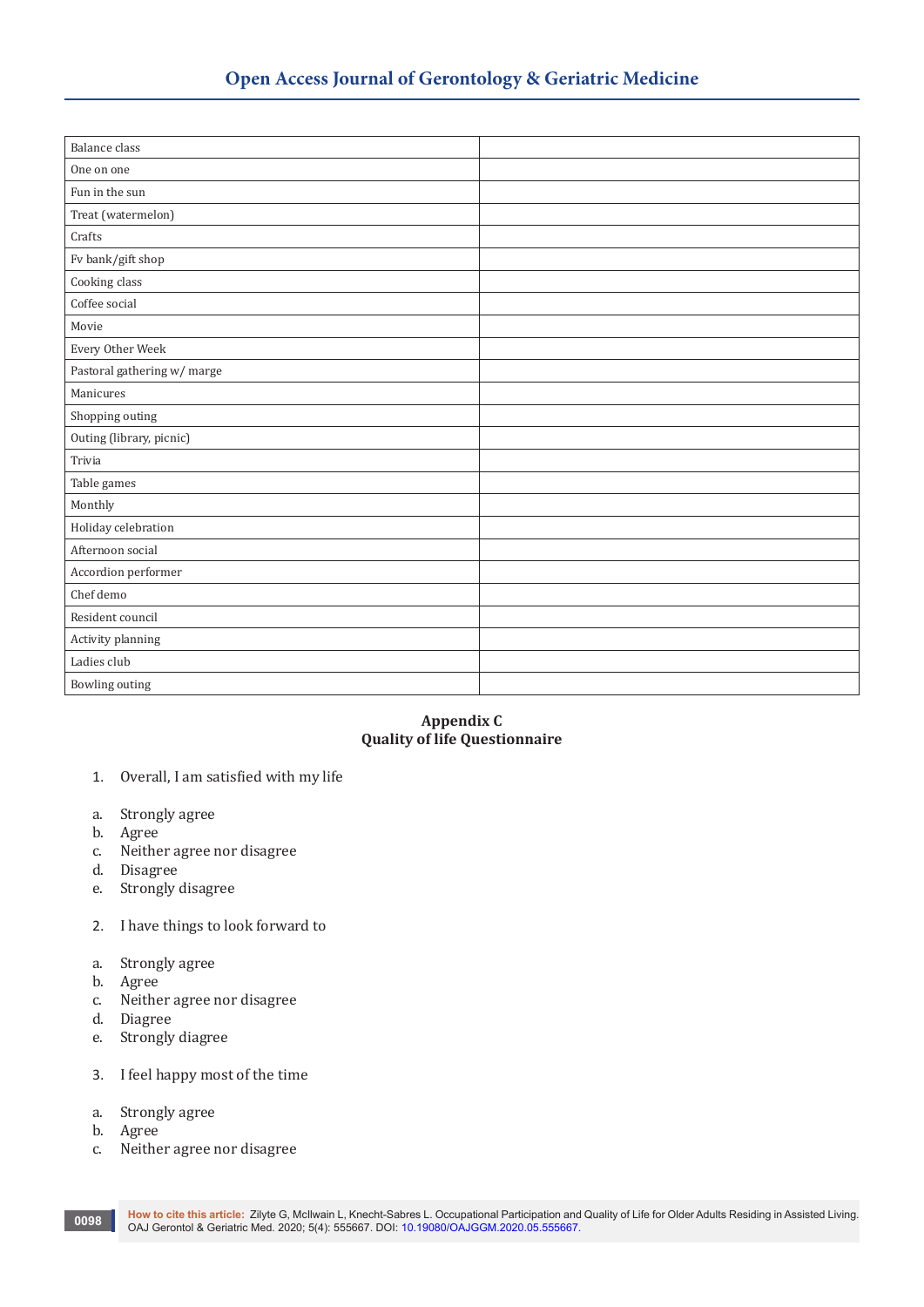- d. Diagree
- Strongly diagree
- 4. I have many reasons to live
- a. Strongly agree
- b. Agree<br>c. Neithe
- Neither agree nor disagree
- d. Diagree
- Strongly diagree
- 5. There are two scales from 1to100.100 is the best possible quality of life you can imagine and 1 is the worst possible quality of life you can imagine. Mark on the left scale what your quality of life is today. Mark on the right scale what your quality of life was one year before moving to assisted living.



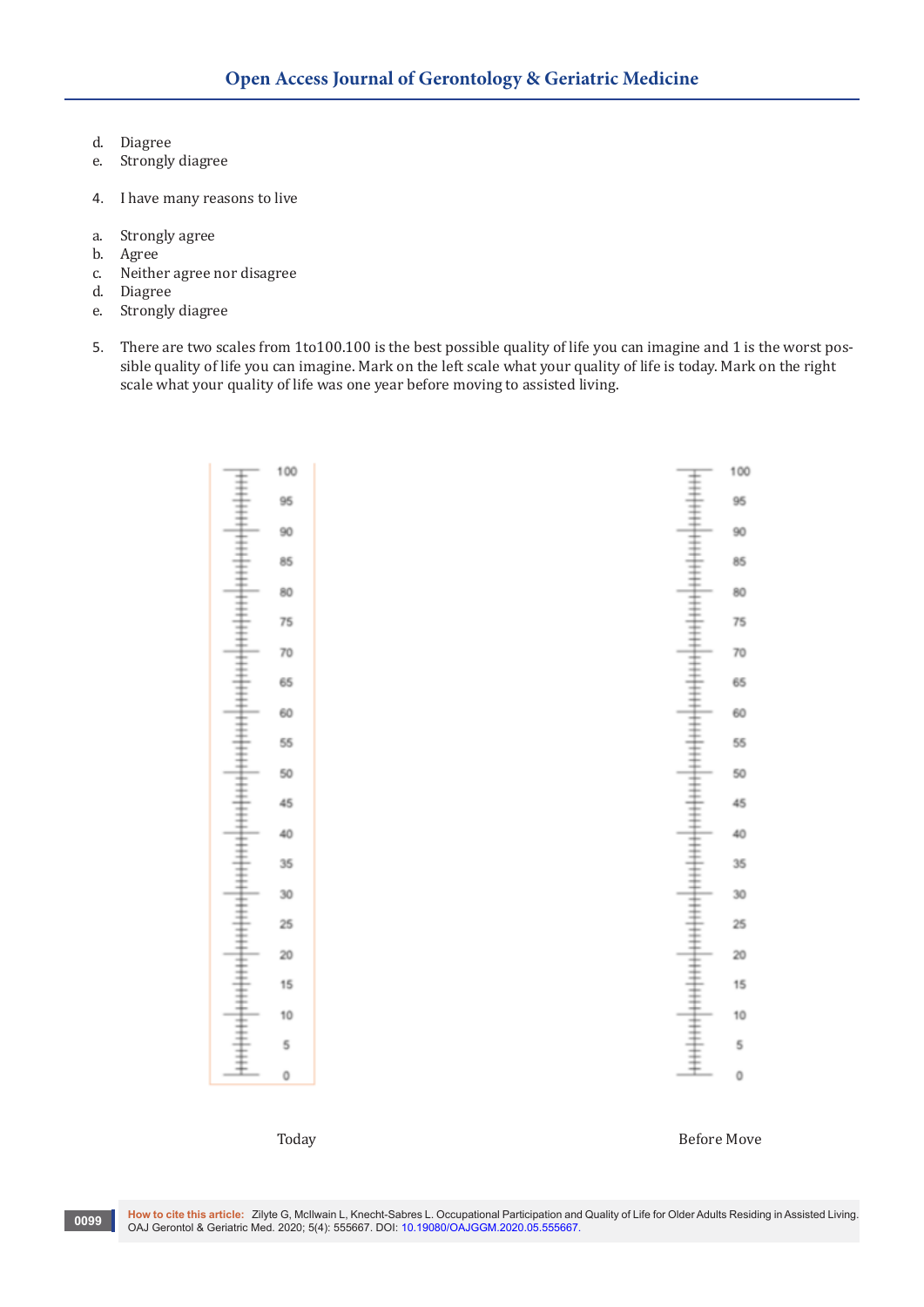## **Appendix D Interview Guide**

You will be asked questions so we can learn more details about your activity participation Examples of Interview Questions:

- 1. What allows you to maintain involvement in meaningful leisure activities?
- 2. What prevents you from maintaining involvement in meaningful leisure activities?
- 3. What do you like about the activities you participate in currently?
- 4. Within the assisted living facility, how is information gathered regarding your interests?
- 5. What activities are not being offered that you wish were being offered within your facility?
- 6. Do you have any suggestions for improvements for currently offered activities?
- 7. How have your relationships with family and friends/meaningful time you get to spend with them changed since moving into Assisted Living?
- 8. Do you have friends within the facility that you spend meaningful time with?

#### **References**

- 1. U.S. Department of Health and Human Services: Administration on Aging. (2012). A profile of older Americans: 2012.
- 2. [Horowitz B, Vanner E \(2010\) Relationships among active engagement](https://www.tandfonline.com/doi/abs/10.1080/02763891003757056?journalCode=wjhe20)  [in life activities and quality of life for assisted-living residents. Journal](https://www.tandfonline.com/doi/abs/10.1080/02763891003757056?journalCode=wjhe20)  [of Housing for The Elderly 24\(2\): 130-150.](https://www.tandfonline.com/doi/abs/10.1080/02763891003757056?journalCode=wjhe20)
- 3. Assisted Living Federation of America. (2009) What is assisted living?
- 4. [Mulry CM \(2012\) Transitions to Assisted Living: A pilot study of](https://psycnet.apa.org/record/2012-33038-005)  [residents' occupational perspectives. Physical & Occupational Therapy](https://psycnet.apa.org/record/2012-33038-005)  [in Geriatrics 30\(4\): 328-343.](https://psycnet.apa.org/record/2012-33038-005)
- 5. [Laliberte-Rudman D \(2002\) Linking occupation and identity: Lessons](https://www.tandfonline.com/doi/abs/10.1080/14427591.2002.9686489)  [learned through qualitative exploration. Journal of Occupational](https://www.tandfonline.com/doi/abs/10.1080/14427591.2002.9686489)  [Science 9\(1\): 12-19.](https://www.tandfonline.com/doi/abs/10.1080/14427591.2002.9686489)
- 6. [Hutchinson SL, Nimrod G \(2012\) Leisure as a resource for successful](https://pubmed.ncbi.nlm.nih.gov/22696843/)  [aging by older adults with chronic health conditions. International](https://pubmed.ncbi.nlm.nih.gov/22696843/)  [Journal of Aging and Human Development 74\(1\): 41-65.](https://pubmed.ncbi.nlm.nih.gov/22696843/)
- 7. [Lampinen P, Heikkinen R, Kauppinen M, Heikkinen E \(2006\) Activity as](https://pubmed.ncbi.nlm.nih.gov/16938681/)  [a predictor of mental well-being among older adults. Aging & Mental](https://pubmed.ncbi.nlm.nih.gov/16938681/)  [Health 10\(5\): 454-466.](https://pubmed.ncbi.nlm.nih.gov/16938681/)
- 8. [Park NS \(2009\) The relationship of social engagement to psychological](https://journals.sagepub.com/doi/10.1177/0733464808328606)  [well-being of older adults in assisted living facilities. Journal of Applied](https://journals.sagepub.com/doi/10.1177/0733464808328606)  [Gerontology 28\(4\): 461-481.](https://journals.sagepub.com/doi/10.1177/0733464808328606)
- 9. [Jenkins KR, Pienta AM, Horgas AL \(2002\) Activity and health-related](https://journals.sagepub.com/doi/10.1177/0164027503024001008)  [quality of life in continuing care retirement communities. Research on](https://journals.sagepub.com/doi/10.1177/0164027503024001008)  [Aging 24\(1\): 124-149.](https://journals.sagepub.com/doi/10.1177/0164027503024001008)
- 10. [Milte R, Shulver W, Killington M, Bradley C, Ratcliffe J, Crotty M \(2016\)](https://pubmed.ncbi.nlm.nih.gov/26791166/)  [Quality in residential care from the perspective of people living with](https://pubmed.ncbi.nlm.nih.gov/26791166/)  [dementia: The importance of personhood. Archives of Gerontology](https://pubmed.ncbi.nlm.nih.gov/26791166/)  [and Geriatrics 63: 9-17.](https://pubmed.ncbi.nlm.nih.gov/26791166/)
- 11. [Watkins EE, Walmsley C, Poling A \(2017\) Self-reported happiness of](https://www.tandfonline.com/doi/abs/10.1080/01924788.2016.1272394)  [older adults in an assisted living facility: Effects of being in activities.](https://www.tandfonline.com/doi/abs/10.1080/01924788.2016.1272394)  [Activities, Adaptation & Aging 41\(1\): 87-97.](https://www.tandfonline.com/doi/abs/10.1080/01924788.2016.1272394)
- 12. [Street D, Burge S, Quadagno J, Barrett A \(2007\) The salience of social](https://academic.oup.com/psychsocgerontology/article/62/2/S129/548980)  [relationships for resident well-being in assisted living. The Journals](https://academic.oup.com/psychsocgerontology/article/62/2/S129/548980)  [of Gerontology: Series B: Psychological Sciences and Social Sciences](https://academic.oup.com/psychsocgerontology/article/62/2/S129/548980)  [62\(2\): S129-S134.](https://academic.oup.com/psychsocgerontology/article/62/2/S129/548980)
- 13. [Causey-Upton R \(2015\) A model for quality of life: Occupational](https://www.semanticscholar.org/paper/A-Model-for-Quality-of-Life%3A-Occupational-Justice-Causey-Upton/e3b4151fdc49092b67b966fa38c67ffcde9a61b5)  [justice and leisure continuity for nursing home residents. Physical &](https://www.semanticscholar.org/paper/A-Model-for-Quality-of-Life%3A-Occupational-Justice-Causey-Upton/e3b4151fdc49092b67b966fa38c67ffcde9a61b5)

[Occupational Therapy in Geriatrics 33\(3\): 175.](https://www.semanticscholar.org/paper/A-Model-for-Quality-of-Life%3A-Occupational-Justice-Causey-Upton/e3b4151fdc49092b67b966fa38c67ffcde9a61b5)

- 14. [Jang Y, Park NS, Dominguez DD, Molinari V \(2014\) Social engagement](https://pubmed.ncbi.nlm.nih.gov/24345086/)  [in older residents of assisted living facilities. Aging & Mental Health,](https://pubmed.ncbi.nlm.nih.gov/24345086/)  [18\(5\): 642-647.](https://pubmed.ncbi.nlm.nih.gov/24345086/)
- 15. [Polenick CA, Flora SR \(2011\) Increasing social activity attendance](https://pubmed.ncbi.nlm.nih.gov/25474760/)  [in assisted living residents using personalized prompts and positive](https://pubmed.ncbi.nlm.nih.gov/25474760/)  [social attention. J Appl Gerontol \(5\)515-539.](https://pubmed.ncbi.nlm.nih.gov/25474760/)
- 16. [Winstead V, Anderson WA, Yost EA, Cotten SR, Warr A, et al. \(2013\)](https://pubmed.ncbi.nlm.nih.gov/25474761/)  [You Can Teach an Old Dog New Tricks: A Qualitative analysis of how](https://pubmed.ncbi.nlm.nih.gov/25474761/)  [residents of senior living communities may use the web to overcome](https://pubmed.ncbi.nlm.nih.gov/25474761/)  [spatial and social barriers. Journal of Applied Gerontology 32\(5\): 540-](https://pubmed.ncbi.nlm.nih.gov/25474761/) [560.](https://pubmed.ncbi.nlm.nih.gov/25474761/)
- 17. [Park NS, Knapp MA, Shin HJ, Kinslow KM \(2009\) Mixed methods study](https://pubmed.ncbi.nlm.nih.gov/19830606/)  [of social engagement in assisted living communities: Challenges and](https://pubmed.ncbi.nlm.nih.gov/19830606/)  [implications for serving older men. J Gerontol Soc Work 52\(8\): 767-](https://pubmed.ncbi.nlm.nih.gov/19830606/) [783.](https://pubmed.ncbi.nlm.nih.gov/19830606/)
- 18. [Koehn SD, Mahmood AN, Stott-Eveneshen S \(2016\) Quality of life for](https://pubmed.ncbi.nlm.nih.gov/27824306/)  [diverse older adults in assisted living: The centrality of control. Journal](https://pubmed.ncbi.nlm.nih.gov/27824306/)  [of Gerontological Social Work 59\(7-8\): 512-536.](https://pubmed.ncbi.nlm.nih.gov/27824306/)
- 19. [Pirhonen J, Pietilä I \(2016\) Perceived resident-facility fit and sense of](https://pubmed.ncbi.nlm.nih.gov/27531452/)  [control in assisted living. J Aging Stud 38: 47-56.](https://pubmed.ncbi.nlm.nih.gov/27531452/)
- 20. [Harris-Kojetin L, Kiefer K, Joseph A, Zimring C \(2005\) Encouraging](https://activelivingresearch.org/encouraging-physical-activity-among-retirement-community-residents-role-campus-commitment)  [physical activity among retirement community residents: the role of](https://activelivingresearch.org/encouraging-physical-activity-among-retirement-community-residents-role-campus-commitment)  [campus commitment, programming, staffing, promotion, financing](https://activelivingresearch.org/encouraging-physical-activity-among-retirement-community-residents-role-campus-commitment)  [and accreditation. Seniors Housing and Care Journal. 13\(1\): 3-20.](https://activelivingresearch.org/encouraging-physical-activity-among-retirement-community-residents-role-campus-commitment)
- 21. [Westberg K, Gaspar PM, Schein C \(2017\) Engagement of residents of](https://www.tandfonline.com/doi/abs/10.1080/01924788.2016.1272394)  [assisted living and skilled nursing facility memory care units. Activities,](https://www.tandfonline.com/doi/abs/10.1080/01924788.2016.1272394)  [Adaptation & Aging 41\(4\): 330-346.](https://www.tandfonline.com/doi/abs/10.1080/01924788.2016.1272394)
- 22. [Ball MM, Perkins MM, Whittington FJ, Hollingsworth C, King SV \(2004\)](https://www.sciencedirect.com/science/article/abs/pii/S0890406504000416)  [Independence in assisted living. Journal of Aging Studies, 18\(4\): 467-](https://www.sciencedirect.com/science/article/abs/pii/S0890406504000416) [483.](https://www.sciencedirect.com/science/article/abs/pii/S0890406504000416)
- 23. [Cutchin MP, Chang PJ, Owen SV \(2005\) Expanding our understanding](https://www.tandfonline.com/doi/abs/10.1300/J081v19n01_02)  [of the Assisted Living experience. Journal of Housing for the Elderly,](https://www.tandfonline.com/doi/abs/10.1300/J081v19n01_02)  [19\(1\): 5-22.](https://www.tandfonline.com/doi/abs/10.1300/J081v19n01_02)
- 24. [Bennett CR, Frankowski AC, Rubinstein RL, Peeples AD, Perez R](https://pubmed.ncbi.nlm.nih.gov/26209795/)  [\(2015\) Visitors and resident autonomy: Spoken and unspoken rules](https://pubmed.ncbi.nlm.nih.gov/26209795/)  [in assisted living.](https://pubmed.ncbi.nlm.nih.gov/26209795/)
- 25. Muehlbauer P (2014) How do you keep older adults active in assisted living facilities? ONS Connect 29(3): 29.